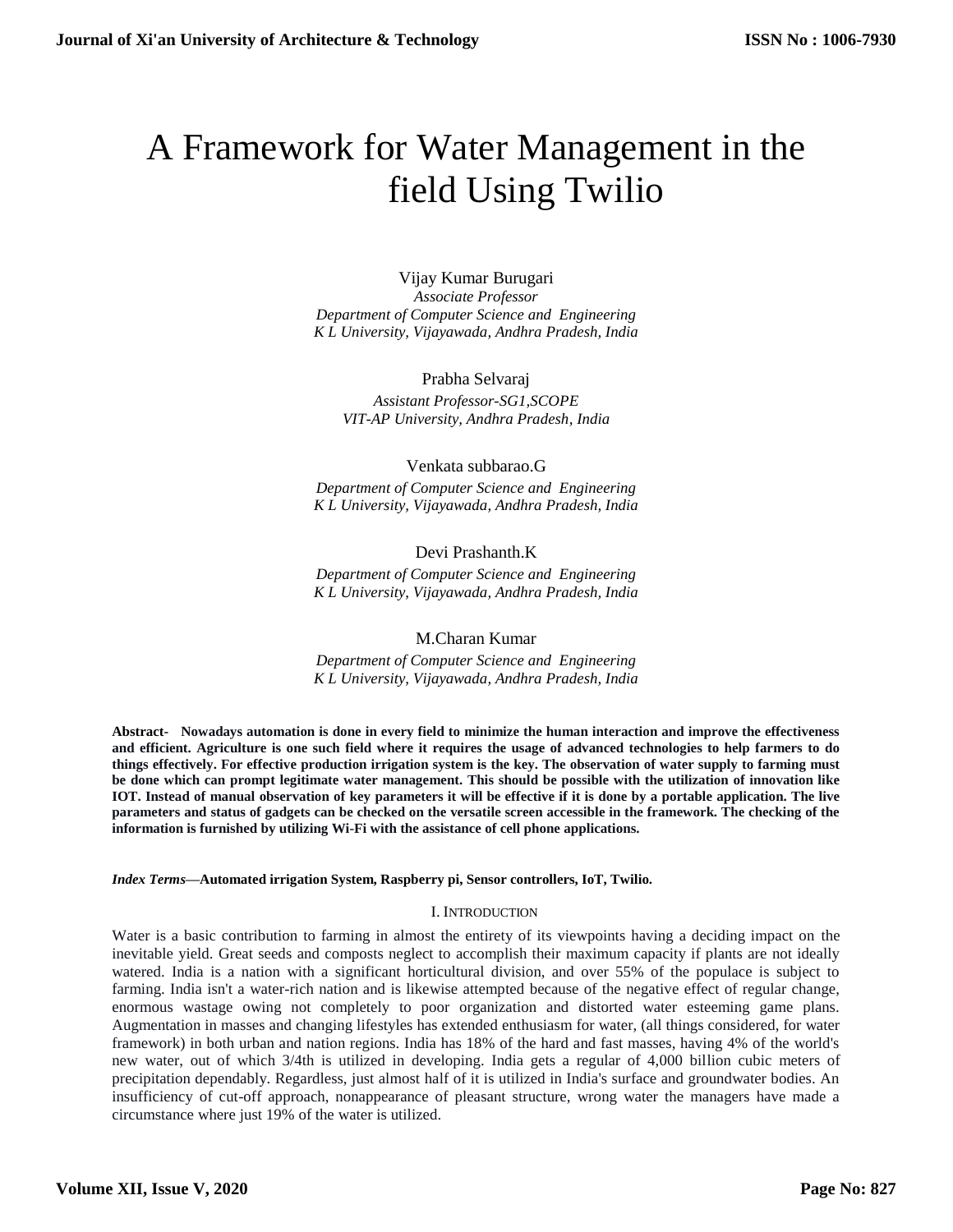Objective: The observation of water supply to farming must be done which can prompt legitimate water the executives. This should be possible with the utilization of innovation like IOT. The observing of parameters should be possible on a portable application. The live parameters and status of gadgets can be checked on the versatile screen accessible in the framework. The checking of the gadgets is finished utilizing Wi-Fi with the assistance of cell phone applications.

### II LITERATURE SURVEY

This system monitors and controls the irrigation based on IoT. It improved a great deal of value and amount of homestead yield by detecting encompassing temperature and moistness esteems with no human intercession. It uses wireless sensor unit nodes. Each node contains the values of humidity, temperature, soil and water level. Each node senses the data and transmits it to the master node through Zigbee. The cloud server maintains the information and performs decision making based on threshold values and sensed values. The decision is to be processed based on crop selection. [1]

Neamet et. al. explains about the keen water system framework utilizing remote sensor organizes on the web of things. The Telosb hub is utilized in sensors and observing applications for ultra-low force remote module. The nodes sense the information and will produce a packet. The middleware program is written in a python language that extracts data where the base stations send the packets to the PC through USB and the data is stored in a spreadsheet in the cloud server. Java application content is used for arranging a site in the cloud server to show the set-aside information presented in a spreadsheet. It can send a request to the electrical valve when the water level is dropped. [2]

Wireless sensor networks with GPRS based for continuously or periodically remote monitoring of temperature and humidity [12]. For collecting information from sensors in the agriculture fields low cost The ZigBee is used [13].

An automated irrigation system is developed based on the internet of things. It uses both hard and software to implement. It depends on the change of sensors. The Blynk application has involved in mobile to automate the process. It investigates the whole process of smart irrigation and identifies the dryness between 400 to 630 by using the soil sensor directly to save the bills and the water. The Arduino automatically water the plants by analyzing the real-time conditions. The data can be seen on the mobile as long as it has an internet connection. The data has to be saved in the Blynk server and has a validity of one year and the data changes every second. [3].

The system implemented the smart irrigation and remote farm monitoring system. In this, they improve the traditional methods of farming. It has been developed many systems to reduce the crop wastes and wastage of water in the fields.in this method compared to the traditional methods it uses less than 50% less water. there are some parameters are having to determining the irrigation of a crop like soil moisture and temperature etc.., in this method they can use the Arduino to convert the along data to digital data and GSM module they can use to communicate the farmers to the motor in the fields .by using this model they said that increase the productivity of the crop and reduce the wastage of the crop. In this model they can use the KNN algorithm would be used to predict the plant in a particular region based on the climatic conditions. [4]

The nitty-gritty review of the robotized water system framework in which they worked without manual intercession or negligible association. It keeps up a reconnaissance office for the activities the computerization of the frameworks like dribble, sprinkles, and surfaces might be utilizing robotized utilizing sensors and electrical things. The frameworks may diminish the inclusion of ranchers. The significant things in these frameworks are its unpredictability and costly, other than it requires the arrangement and its execution. Right now, utilize a huge zone and it tends to be isolated into little zones. It might be flooded independently and water releases might be observed and directed. It can likewise be straightforward. it tends to be actualized in utilizing dirt permeable pots or utilizing bottles. Right now, be understanding the attainability of versatile advances and alongside the remote sensors and GSM innovation. [5]

The use of drip irrigation system is an effective method where the water drops at the root in motion [10]. The automated irrigation system using infrared thermometers and remote canopy temperature for the cotton crop irrigation is efficient compared to manual system [11].

Heydari(2014) gives ansummaryover the water productivity and its efficient use for improved planning and effective use.The impact of rainfall and effectiveness of irrigation in agriculrure sector is dicussed by Gurjar and Sanjay Swami in 2019 [8]. Pumps are connected via a relay to automate watering the crops inorder to reduce the farmers work [9]. The e-Agriculture application based on the framework consisting of KM-Knowledge base and Monitoring modules using ICT is used for giving information to the farmers for decision making and effective production [15].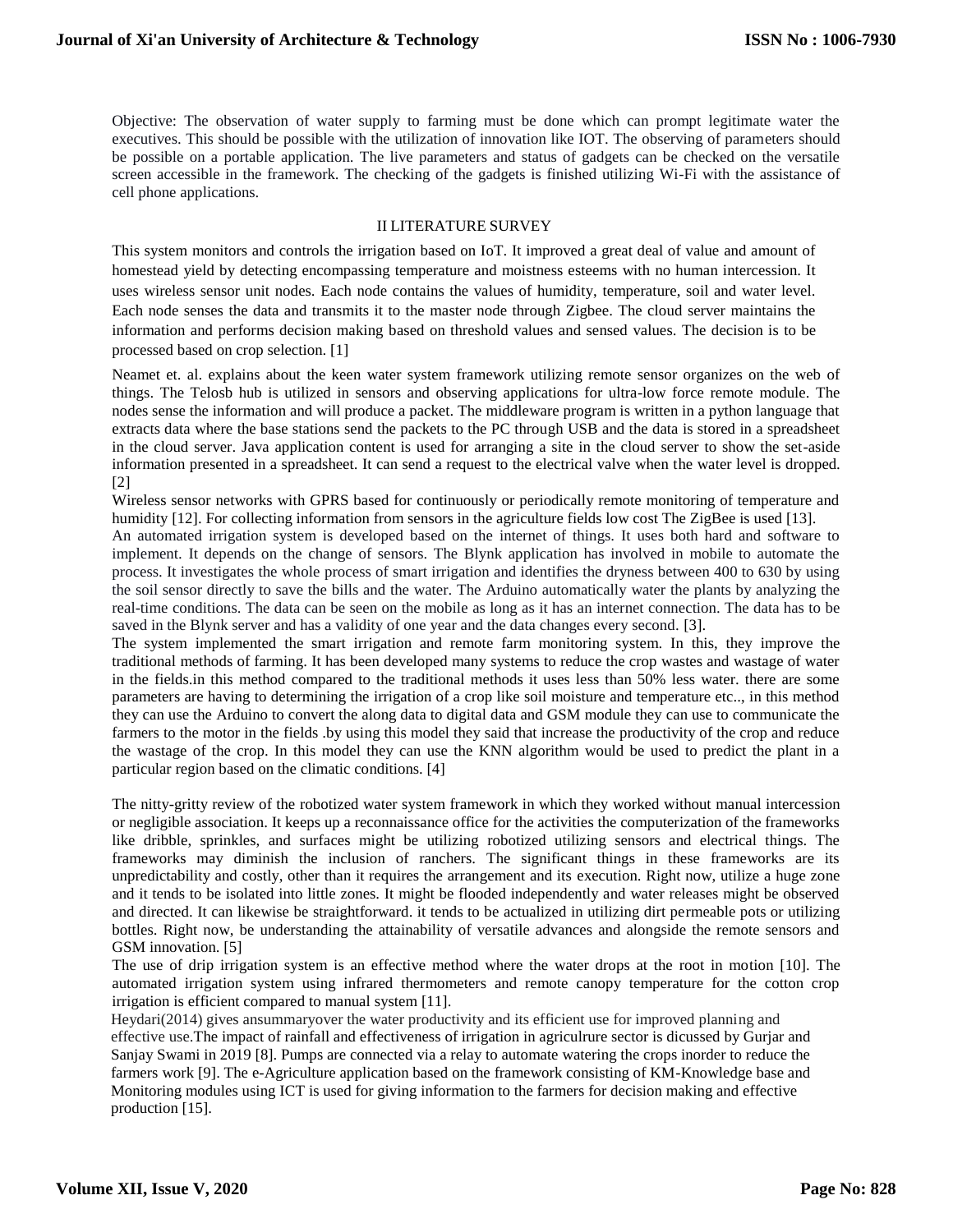#### III. PROPOSED ALGORITHM

The framework proposed a computerized water system utilizing Twilio. This framework contains MCP3208, soil dampness, temperature sensor, and raspberry pi. In this system, it can be operated the water motor through the web page without human intervention. By using Twilio send an alert message to the farmer regarding the water content in the field. Based upon the alert message farmer take an action on the field to control the water system for the crops.

Fig 1 represents the overall idea of the project. The sensors is associated with raspberry pi through MCP3208Ic and Twilio is associated with raspberry pi. The engine is constrained by the page by the qualities ON and OFF.





#### COMPONENTS DESCRIPTION

#### 1. Raspberry-Pi

It is one of the operating systems that run on a Linux platform and is used to communicate with the sensors. It is also used to write the codes to execute the system of the application which are implemented, it can be used to store the data which are produced by the sensors and it will be using full to connect the cloud and basic sensors that are installed in the project.

#### 2. Soil Moisture Sensor

Dampness is the nearness of water noticeable all around. The measure of fume noticeable all around can have an impact on human solace what is more the same number of assembling forms in enterprises. The nearness of fume together impacts different physical, substance, and organic procedures. Condition live in ventures is indispensable because of it should have an impact on the business worth of the product thus the wellbeing and security of the work force. Henceforth, condition detecting is unrealistically significant, essentially among the administration frameworks for mechanical procedures and human solace.



Figure 2. Soil Moisture Sensor

Here we have a bowed to are utilizing a resistive type of condition identifier.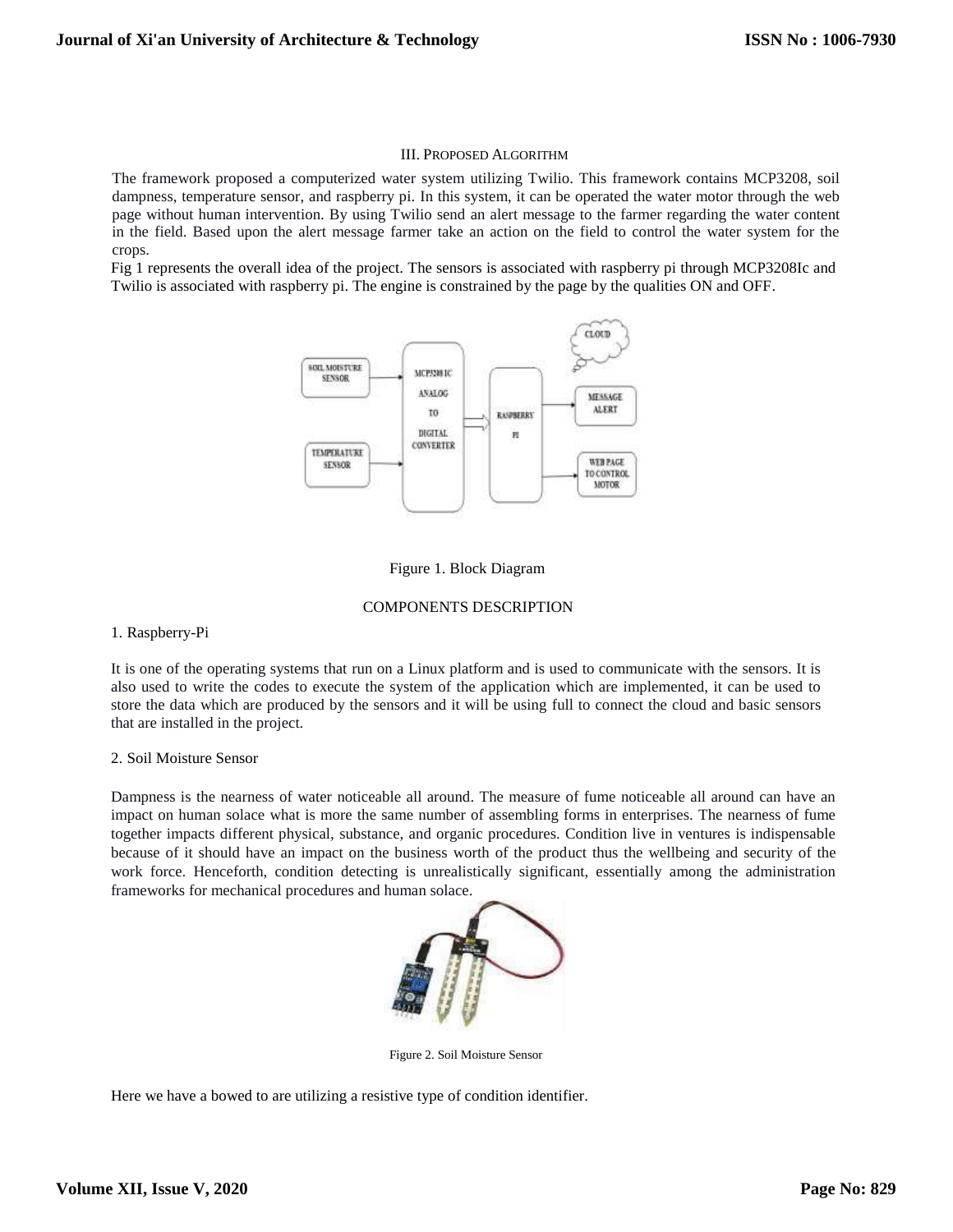

## 3. MCP3208IC

MCP3208 devices are dynamic estimation 12-piece Analog-to-Digital (A/D) Converters with on-board test and hold equipment. Differential Nonlinearity (DNL) is appeared at  $\pm 1$  LSB, while Integral Nonlinearity (INL) is offered in  $\pm 1$  LSB (MCP3208-B) and  $\pm 2$  LSB (MCP3208-C) varieties. The MCP3208 contraptions work over a sweeping voltage go (2.7V - 5.5V).

## Figure 3. MCP3208

Low current structure licenses action with normal reinforcement and dynamic progressions of simply 500nA and 320µA, independently. The MCP3208 is offered in 16-pin PDIP and SOIC packs. The MCP3208 is programmable to give four pseudo-differential data sets or eight single-completed information sources. Correspondence with the contraptions is worked on using a direct successive interface great with the SPI show. The devices are fit for change paces of up to 100 kbps.

# 4. Temperature Sensor(LM35)

The LM35 right now a prize over direct temperature sensors tag in ° Kelvin in light of the fact that the customer isn't required to figure a bigger than the regular predictable voltage from its respect get profitable Centigrade scaling. The LM35 need not waste time with any external organization or slicing to convey customary accuracy of ±1⁄4°C at temperature and ±3⁄4°C over a full −55 to +150°C temperature contrast. The low worth is ensured by cutting and regulation at the water level. The LM35 arrangement is available pre-packed in tight TO-46 electronic transistor bundles



Figure 4. Temperature sensor (LM35 DT)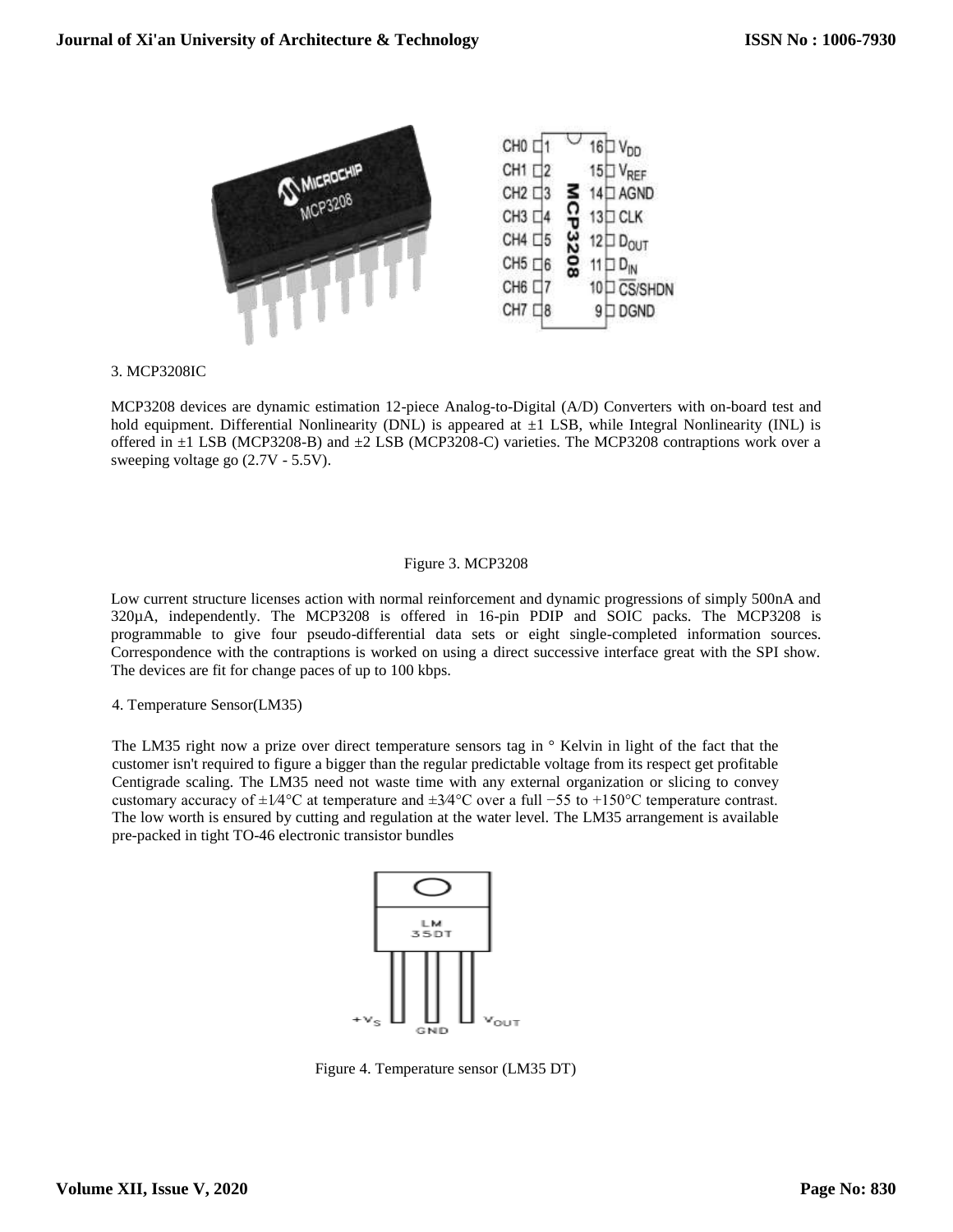5. Twilio cloud

Twilio might be a cloud correspondences stage as a help (CPaaS) organization fundamentally situated in the port of section, California. Twilio grants programming bundle designers automatically to frame and get telephone calls, send and get instant messages, and perform distinctive correspondence capacities exploitation it is net assistance Apis.\*Twilio utilizes Amazon net Services to have media transmission framework and supply property among HTTP and in this way general society exchanged phone to organize. Twilio pursues a gathering of study style standards to prepare for astonishing blackouts and got acclaim for remaining on-line all through the across the board Amazon net Services blackout in Gregorian schedule month 2011.

## IV. Experiment and Result

In this system having different types of components are soil moisture and temperature sensors to measure the humidity and temperature in the field. The soil moisture sensor measures the water content in the soil. If GPIO.input of 26 is equal to 1 then it will give the alert message to farmer mobile number which is registered on twilio as "WATER CONTENT IS ENOUGH SWITCH ON THE MOTOR ".



Figure 5. Snapshot of the output

If GPIO. input of 26 is equal to 0 then it will give the alert message to the farmer mobile number and its give alert to the farmer and then Operate to the motor .it gives the message to the mobile "WATER CONTENT IS ENOUGH SWITCH OFF THE MOTOR "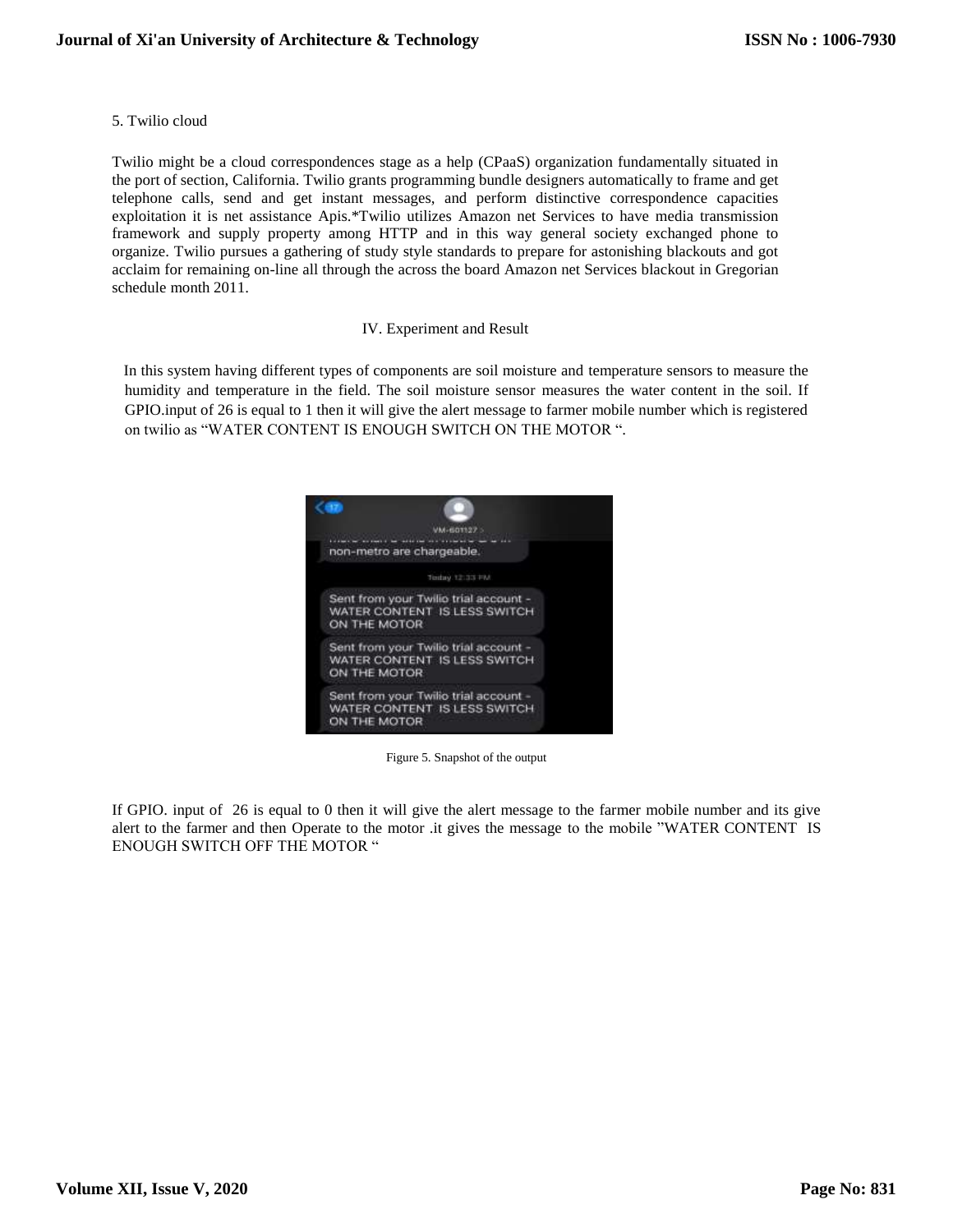

Figure 6. Snapshot of output

 The foundation of an automated water framework system is done. It is found that the system works properly and the water is passed to the plants as and when required. On the off chance that the dirt is dry, an alarm message is sent "WATER CONTENT IS LESS SWITCH ON THE MOTOR" to the versatile and through the content water engine turns over which prompts water to the stream. On the off chance that the dirt is wet, an alarm message is sent "WATER CONTENT IS ENOUGH SWITCH OFF THE MOTOR" to the portable and through the content water engine is killed and water stream stop.

This framework utilizes raspberry pi and Twilio cloud. These applications work absolutely on wifi. To interface the application and the ace robot we require a wifi module.



Figure 7. Project setup

# IV.CONCLUSION

This framework has effectively built up as a robotized water system by investigating water level substances in the field. It monitors the change in water level with no manual mediation. The essential objective of this venture is to help ranchers who need more water for agribusiness purposes. It is because of the uneven supply of power. The